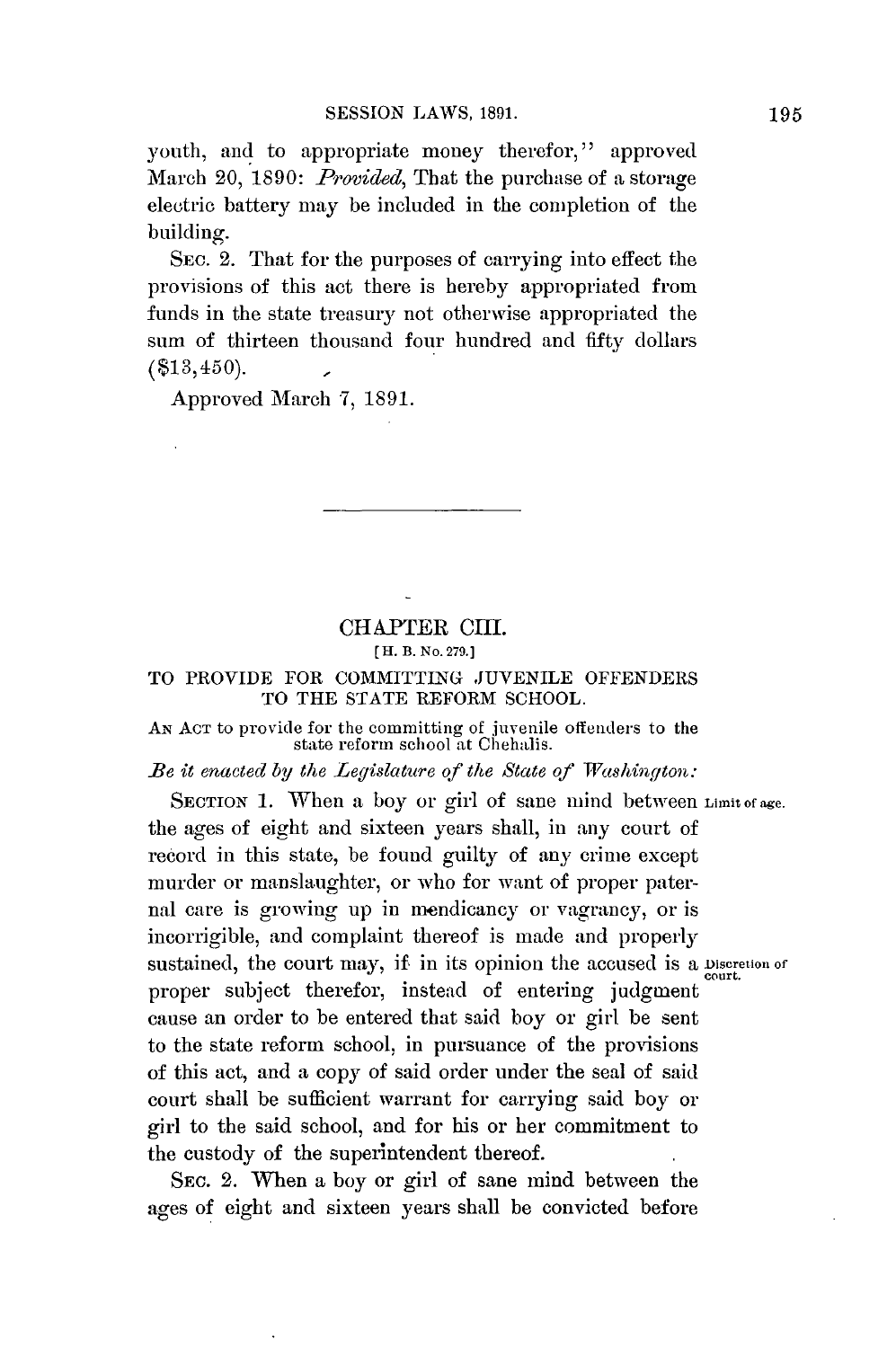# **196 SESSION** LAWS, **1891.**

a justice of the peace or other inferior court of any crime, mendicancy, vagrancy or incorrigibility, it shall be the <sup>r</sup>**uty omagis-duty** of said magistrate before whom he or she may be convicted to forthwith send such boy or girl, together with all the papers filed in his office upon the subject, under the control of some officer, to a judge of a court of record. He shall then issue an order to the parent or guardian of said boy or girl, or such person as may have him or her in charge, or with whom she or he has last resided, or any one known to be near related to him or her, or if she or he be alone and friendless then to such person **Guardian,** said judge may appoint to act as guardian for the purposes of the cases, requiring him or her to appear at the time and place stated in said order to show cause why said boy or girl should not **be** committed to the said state reform school for training and reformation.

SEC. **3.** Said order shall **be** served **by** the sheriff or other qualified officer **by** delivering a copy thereof personally to the party to whom it is addressed, or leaving it with some person of full age at the place of residence or business of said party, and immediate returns shall be made to said judge of the time and manner of such service. The Fees **fees** of the sheriff or other officer under this chapter shall be the same as now or may hereafter be allowed **by** law for like services.

SEC. 4. At the time and place mentioned in said order, or at the time and place to which it may be adjourned, if the parent or guardian to whom said order may be addressed shall appear, then in his or her presence, or if he or she fail to appear, then in the presence of some competent person whom the said judge shall appoint as guardian for the purposes of the case, it shall be lawful for the said **Proceedings.** judge to proceed to take the voluntary examination of said boy or girl, and to hear the statements of the party appearing for him or her and such testimony in relation to the case as may be produced, and if upon such examination and hearing the said judge shall be satisfied that the boy or girl is a fit subject for the state reform school, he may **commitment** commit him or her to said school **by** warrant.

SEC. 5. The judge shall certify in the warrant the place